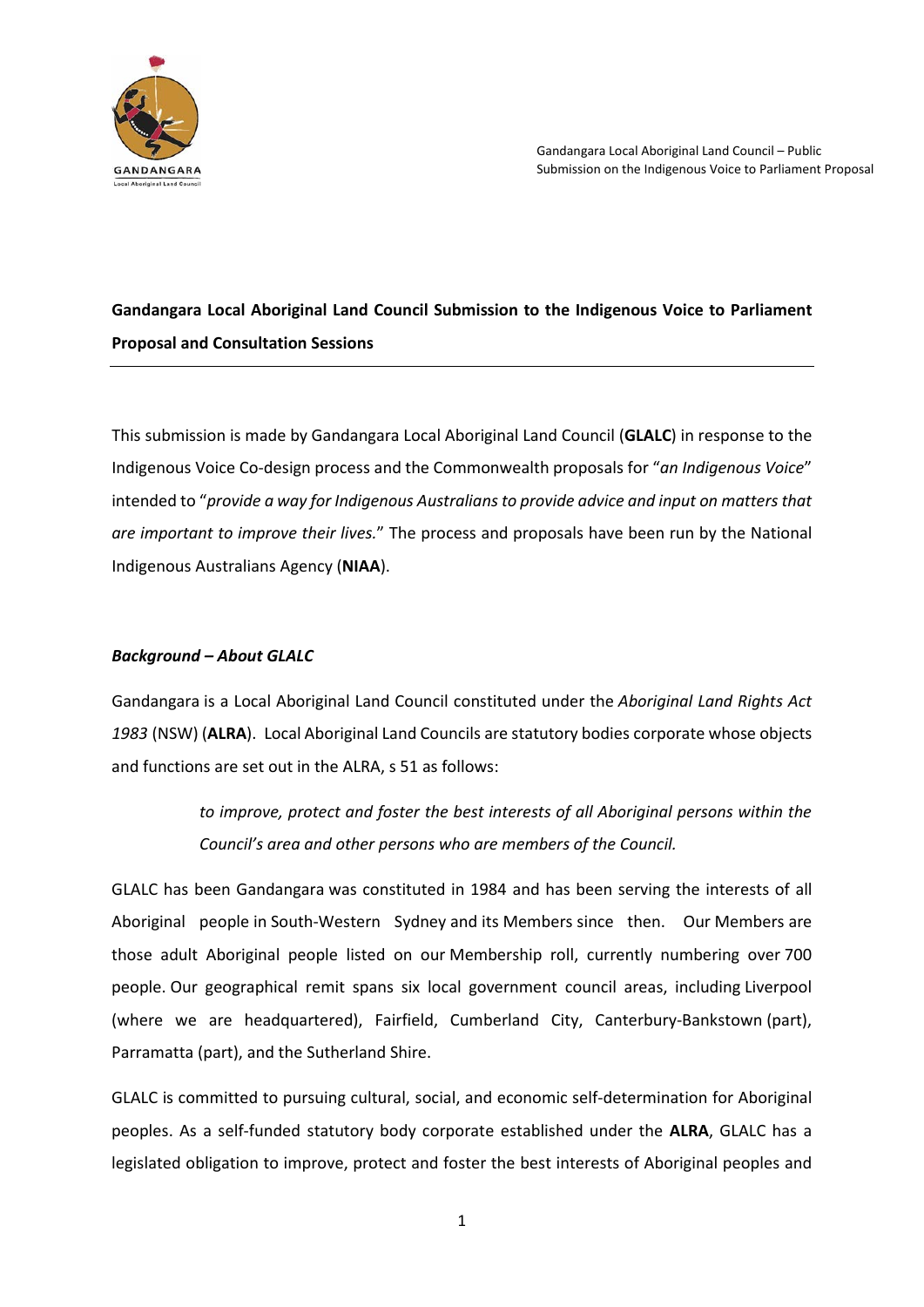

communities across the South-Western Sydney Area (s 52 ALRA). GLALC also provides support to its membership base of over 700 Aboriginal persons in the region through Community Benefit Schemes, business enterprises, and via the statutory functions to protect and preserve Aboriginal culture and heritage, and pre-eminently, to acquire and manage land in line with Aboriginal Land Rights.

GLALC has a strong track-record as a self-sufficient and self-determining Local Aboriginal Land Council, with over \$75m net assets and several entities established to deliver community and social services to its members and the wider public. These services include a private General Practice Medical clinic (Gandangara Health Services Ltd), a community and patient transport arm (Gandangara Transport Services) and a unique health brokerage service to assist Aboriginal and Torres Strait Islander peoples navigate the primary health care system (Marumali Ltd). GLALC is thus a major 'success story' of the representative function and potential of Local Aboriginal Land Councils, in its autonomy and self-sufficiency derived from Aboriginal Land Rights. Without the community and social services that GLALC provides to over 12,000 Aboriginal persons within the South-Western Sydney district (ABS, 2016), the disadvantage experienced by an already underresourced demographic would be much more marked.

#### *The Voice Proposals – General Assessment*

GLALC provides support for the concept of an Aboriginal and Torres Strait Islander 'voice' to Parliament, respecting cultural protocols in giving that voice. Any platform that can work together with existing legislative structures to work in the best interests of Aboriginal peoples to rectify historic dispossession and disadvantage should be commended, provided that it does not usurp what is already well-established and in place. Below we respond to particular issues raised by the models proposed and the feedback from the Aboriginal community consultations held across the country.

Preliminarily, the language of the concept is problematic. The term 'Voice' is not original (Gadigal, Session 1), and is a 'soft' metaphor (Dharawal, session 2). More agency for Aboriginal and Torres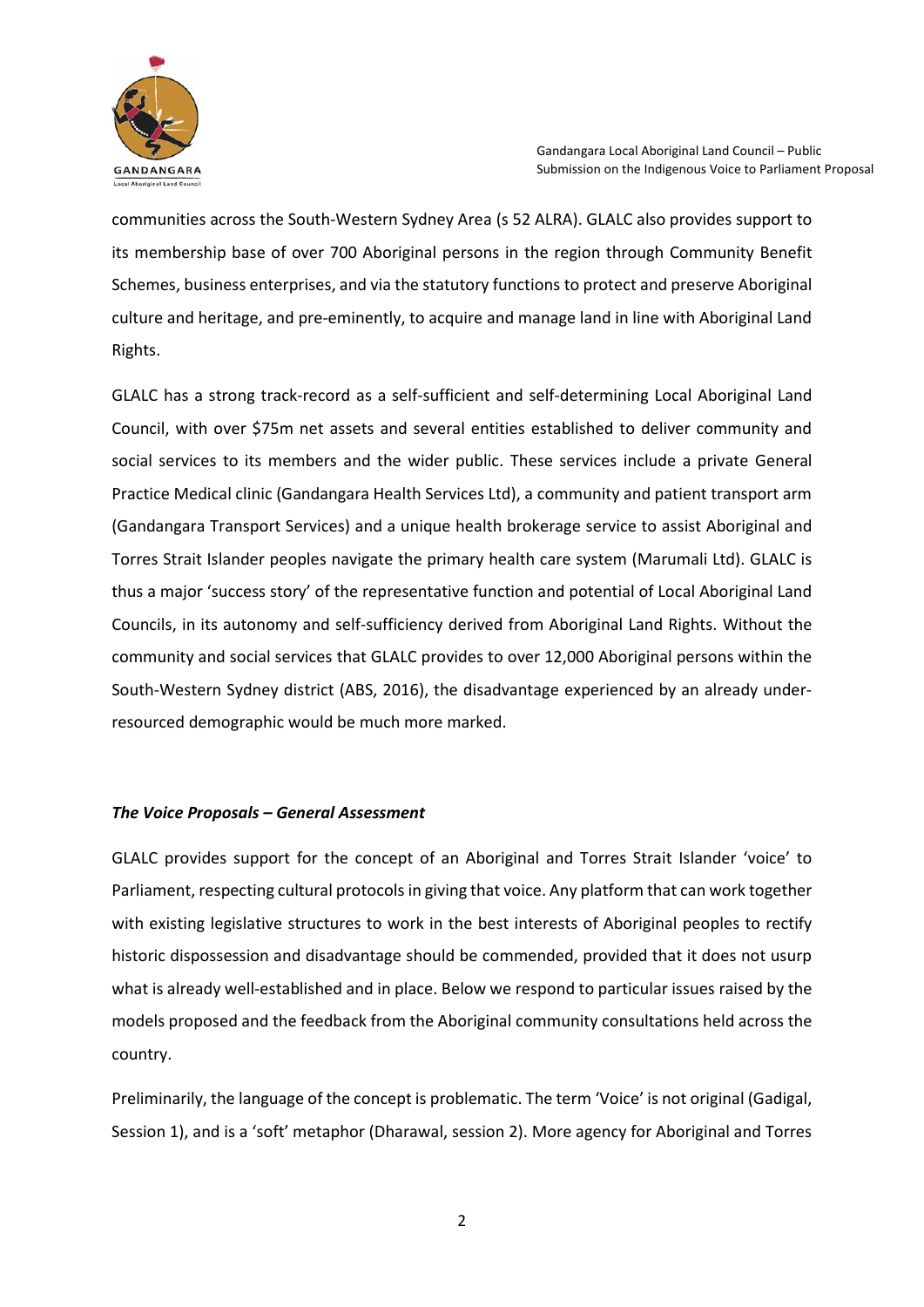

Strait Islander advisory responsibilities can be captured by stronger language consistent with the function of the proposed establishment.

## *Sustainability and viability of 'the Voice'*

The initiation of the 'Indigenous Voice' proposal comes from the 2018 results of the recognition campaigns. Regarding the 'Voice' proposals, GLALC agrees with NSWALC's position that **Aboriginal and Torres Strait Islander peoples are being asked to respond to a set of proposals that is very different from what was envisaged in the Uluru Statement from the Heart. The government's Voice proposals are very different from a Constitutionally enshrined First Nations Voice to the Commonwealth Parliament** (Interim Report Response, p. 3).

The Uluru Statement from the Heart advocated for a Constitutionally enshrined national Voice to the Commonwealth Parliament for First Peoples to advise on laws that have a significant impact on Aboriginal and Torres Strait Islander people. The enshrinement of a Voice in the Australian Constitution (not as a preamble but with specific clauses) is a critical element in ensuring that the function of Aboriginal and Torres Strait Islander advisory Voices are held permanently. This matter was raised repeatedly by Aboriginal communities in the Community Consultation sessions (Gadigal Session 1; Gumbaynggir Session 2; Mount Gambier Session; Barngarla Session 1 and 2; Ngunnawal and Ngambri Session 3). The issue of resourcing the Voice proposal was another matter continuously raised by communities. The sustainability of the proposals is affected by financial commitment from the governments.

### *Function and Structure*

The Voice proposals nominate options at the national and regional levels that are primarily about advising government, rather than the Parliament, on potentially all matters involving policy and programs impacting on Aboriginal and Torres Strait Islander peoples. Additionally, the models suggest that advice from the Voice will be solicited by the Governments. Rather, the Voice should be able to advise on its own initiative.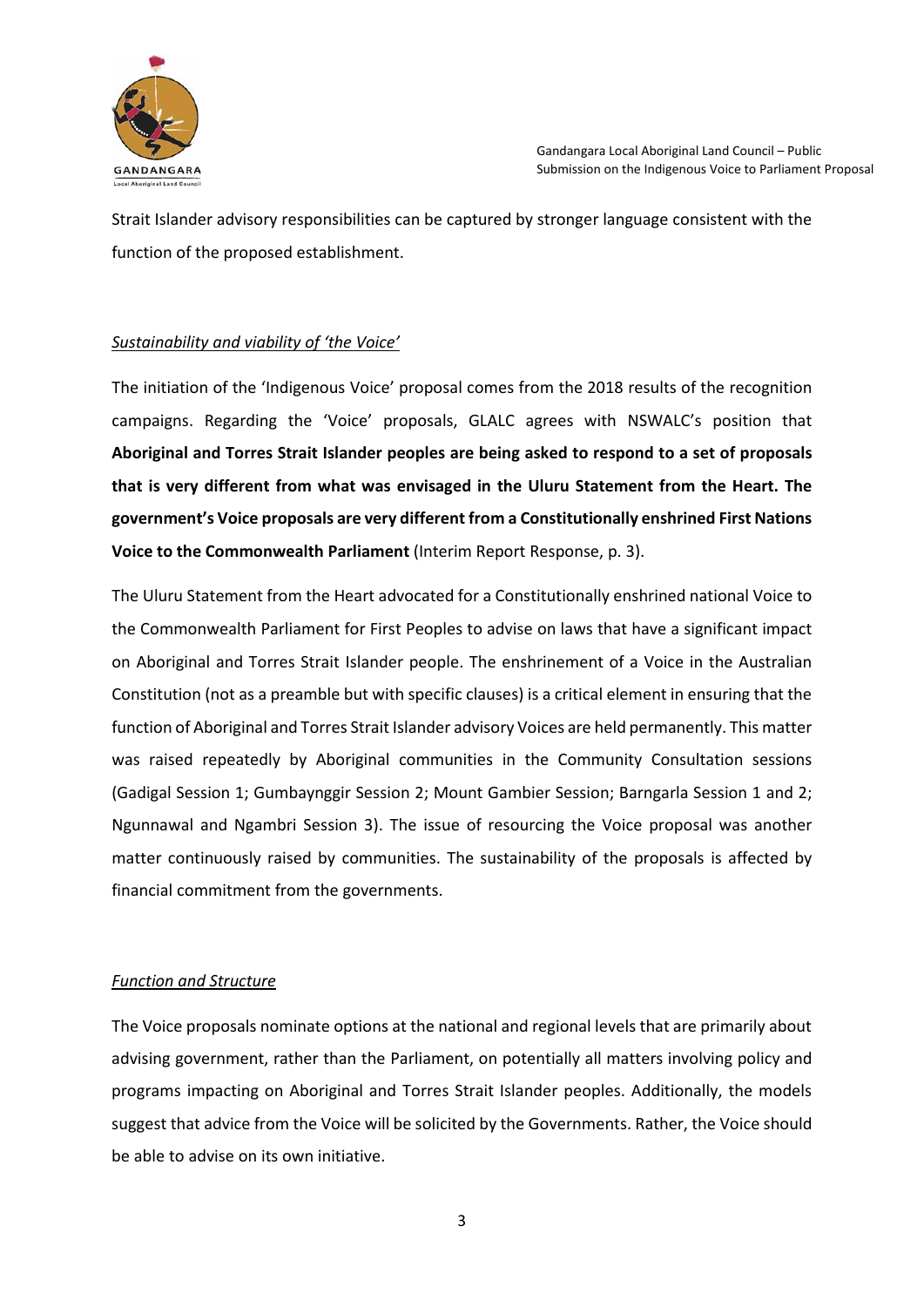

The proposal advances the establishment of local and regional voices to have an advisory role to state and territory governments on matters relating to policies and programs within their jurisdictions that impact on Aboriginal and Torres Strait Islander peoples. Although communiques from the NIAA have emphasised the commitment of the Voice to "build on what is already working" not "replacing existing arrangements", the proposals as presented fail to ameliorate the concerns of GLALC in this regard.

#### *Local Aboriginal Land Councils as existing representative bodies*

The Local and Regional Voice proposals do not properly consider the many Aboriginal and Torres Strait Islander representative and self-determined arrangements across the country. In NSW, the proposed Regional Voice options have the potential to undermine the Land Rights network and the cultural autonomy and authority of Local Aboriginal Land Councils. This is reinforced by the community consultation sessions in NSW, where participants expressed concern for how the Regional and local Voices would work in NSW (Gadigal, Session 5), and why the specific number of 35 regions was proposed (Dharawal, Session 1; Wiradjuri Session 1), as well as the questions as to why the existing LALC boundaries was not considered as a rationale for the NSW regional division.

If a newly distinct regional division were overlaid onto the existing regional and local LALC areas, how would this be justified? On the basis of Aboriginal clan boundaries? On the basis of the electorates? The government has not made the case for how the LALC network and its functions will be protected. Statements about 'building on what works' are vague and 'not replacing current arrangements' are vague at best. How does one determine 'what works'? Does this statement imply that if LALCs – as statutory bodies corporate representing local and regional Aboriginal persons – are not functioning as optimally as they could (and on what grounds would this be determined?) that they are therefore 'not working'? And if they are 'not working', does the Voice proposal mean to slowly replace them?

In NSWALC's response to the Interim Report, it notes: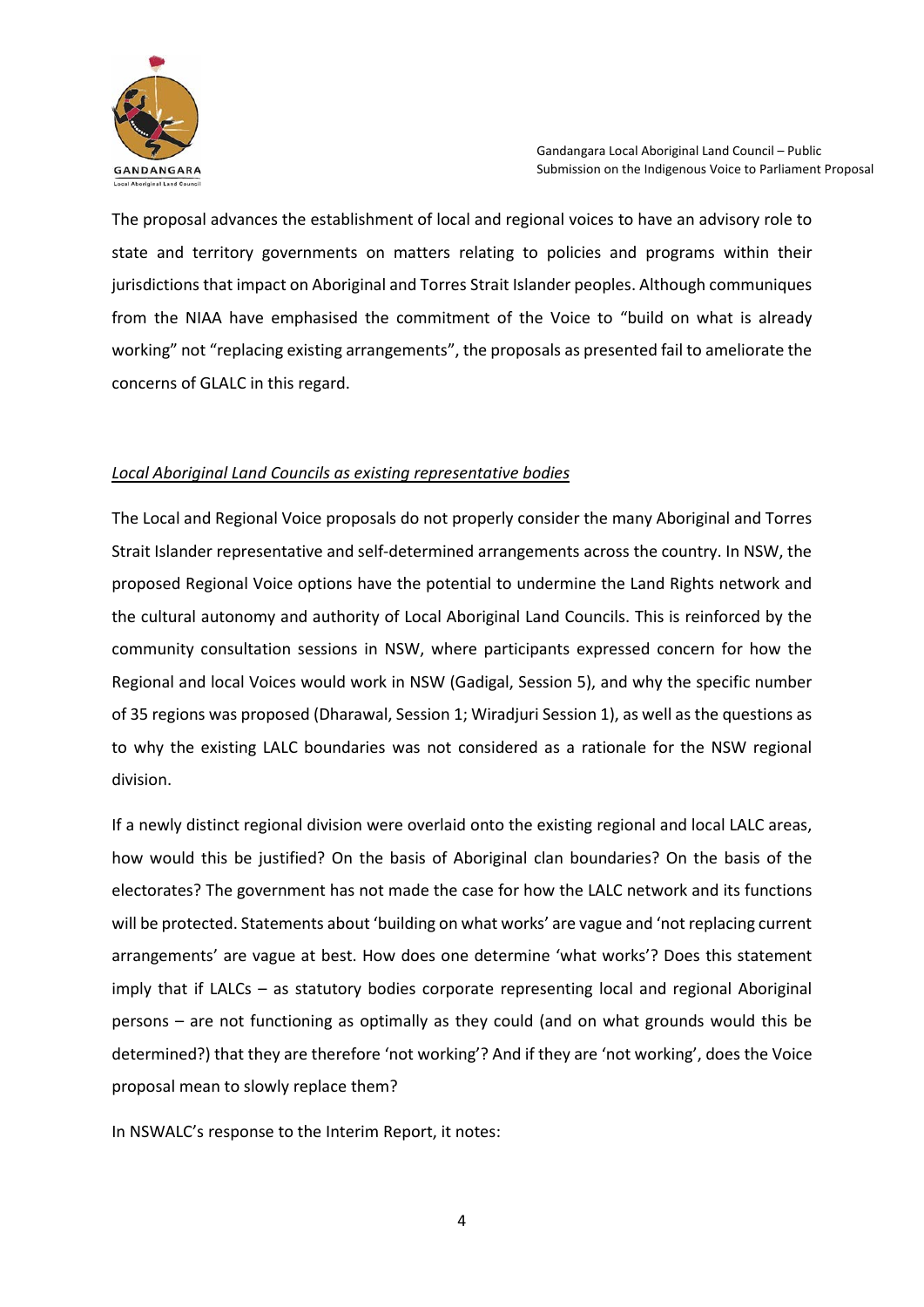

**There is a significant risk that the government's proposals could undermine self-determination and result in conflict and a weakening of the current Aboriginal and Torres Strait Islander representative structures and shared decision arrangements making with governments across the country** (pg. 4).

This 'weakening' of the current representative structures may not be intentional; but the result may be the same in any case. This is partially since the proposals are viewed as being in competition with the LALCs and with NSWALC. As some community participants expressed, there was general confusion over the lack of clarity about how the Voice would interact with the LALCs in NSW. Specifically, some asked whether "the LALCs would co-exist with the Local and Regional Voices" (Kamilaroi, Session 2). Others vouched for the workability of the LALC model in general, in terms of community consultation and feedback to government, and that this model should be expanded upon by the Voice (Dharawal Session 1). Others again reinforced the importance of not duplicating representative bodies that have the same function as the Voice, as this would "thin out already overused resources", specifically the Aboriginal Land Rights structure in NSW which function as 'voices' (Gadigal Session 1).

The same risk of weakening the LALC functions and the LALC network in NSW was evident in community responses not only through the concern of duplication and stretching of resources, but by virtue of the fact that those persons disaffected with LALCs see the Voice as a parallel alternative to the LALC model which would allow them to have their voices heard (Dharug Session 3). Participants spoke of the "fragmented" (Session 3) nature of the Western Sydney Aboriginal community. This could feed into a movement for representation under the Voice as an alternative to LALCs. Some members of this community, that of Greater Western Sydney – which encompasses the boundaries of GLALC – noted that they do not feel 'recognised' or represented by LALCs (Session 1).

If the Land Council *model* is failing to represent local people in Greater Western Sydney, the proposed Voice model will not do much better, particularly if resourcing is constrained. Through land rights, LALCs at least have the financial means to be sustainable under the ALRA. Importantly, the ALRA and, by extension each LALC, have a role in determining who is (or should be) accepted as a Member of a given LALC. If some persons are "not recognised" or accepted by a given LALC,

5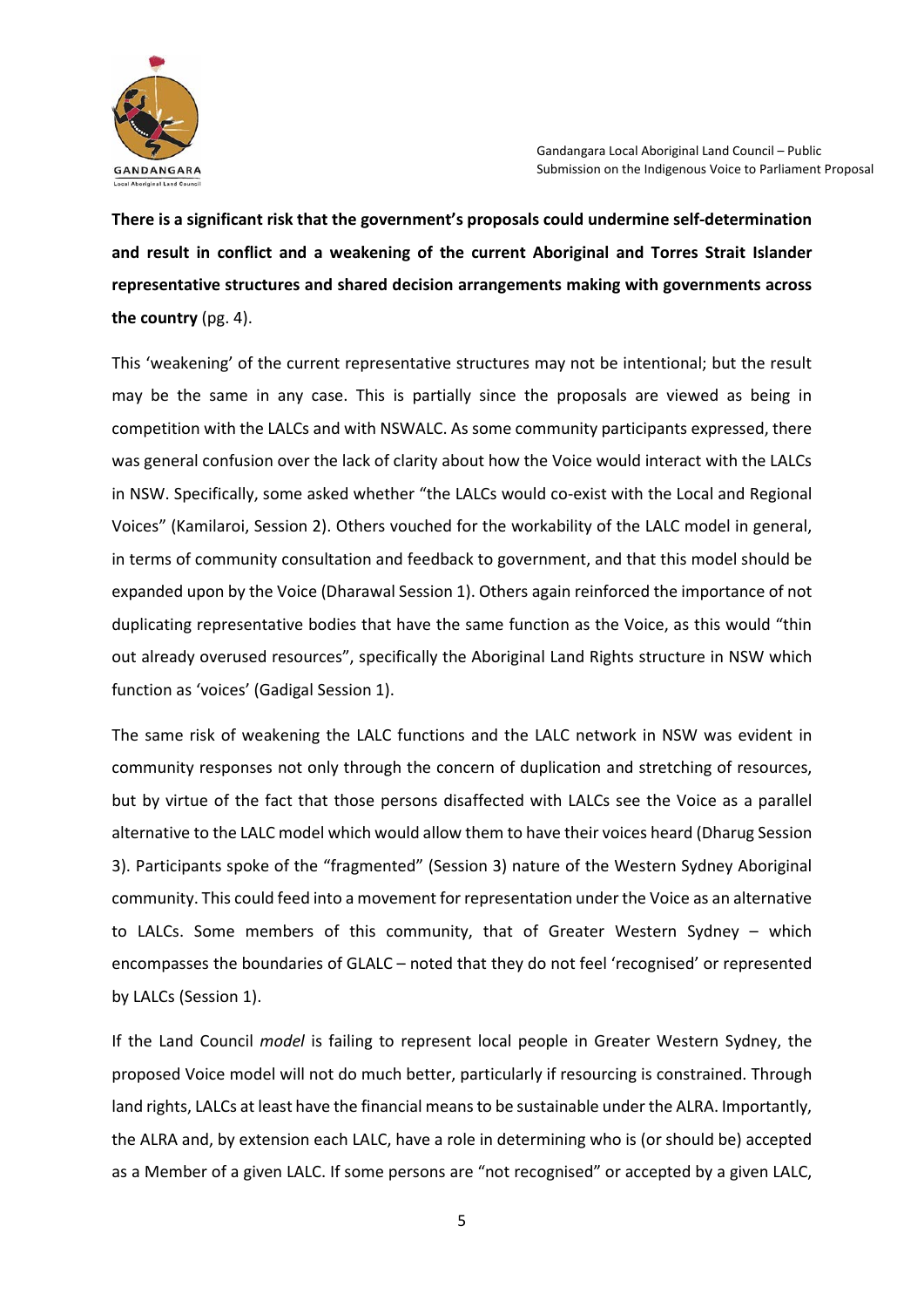

then that is a function of community decision-making. Being accepted as a Member of a LALC is coterminous with being 'accepted' as an Aboriginal person by the community, and the Common Seal placed on a person's membership confers a 'confirmation' of that person's status, under the ALRA s 4(1) as follows:

*Aboriginal person* means a person who—

- (a) is a member of the Aboriginal race of Australia, and
- (b) identifies as an Aboriginal person, and
- (c) is accepted by the Aboriginal community as an Aboriginal person.

That is, being Aboriginal is not self-referential; it is a status recognised and accepted by the community. In the case of a Land Council community accepting a member or a person as a known Aboriginal person, with demonstrable Aboriginal lineage and heritage, this comes by democratic voting of the membership at an Ordinary Members Meeting. Of course, the matter of identity is complex and cannot be prescribed by a piece of legislation (neither is the ALRA's definition perfect in theory or the system perfect in practice). However, the checks and balances upon recognition and representation that LALCs hold, are important in view of the problems that could arise from vague and indeterminate parameters on inclusion under the Voice models. In fact, the case against election to national seats in the Voice is put as follows in the proposal:

> "An election process might make it more difficult to reflect the diversity of Aboriginal and Torres Strait Islander cultures. It may make it more difficult to reflect the ways Aboriginal and Torres Strait Islander cultural authority works in different places across the country. There could also be challenges if there was a need to confirm Indigeneity of voters as part of a national election process" (pg. 9).

But, by the same token, direct appointment instead of election could equally make it difficult to reflect diversity and cultural authority. Confirmation of Aboriginality for the purposes of voting is of course challenging as the national Census data is hampered already by non-responsiveness, under-reporting and the fact that 'Indigeneity' is self-reported. However, if anything, these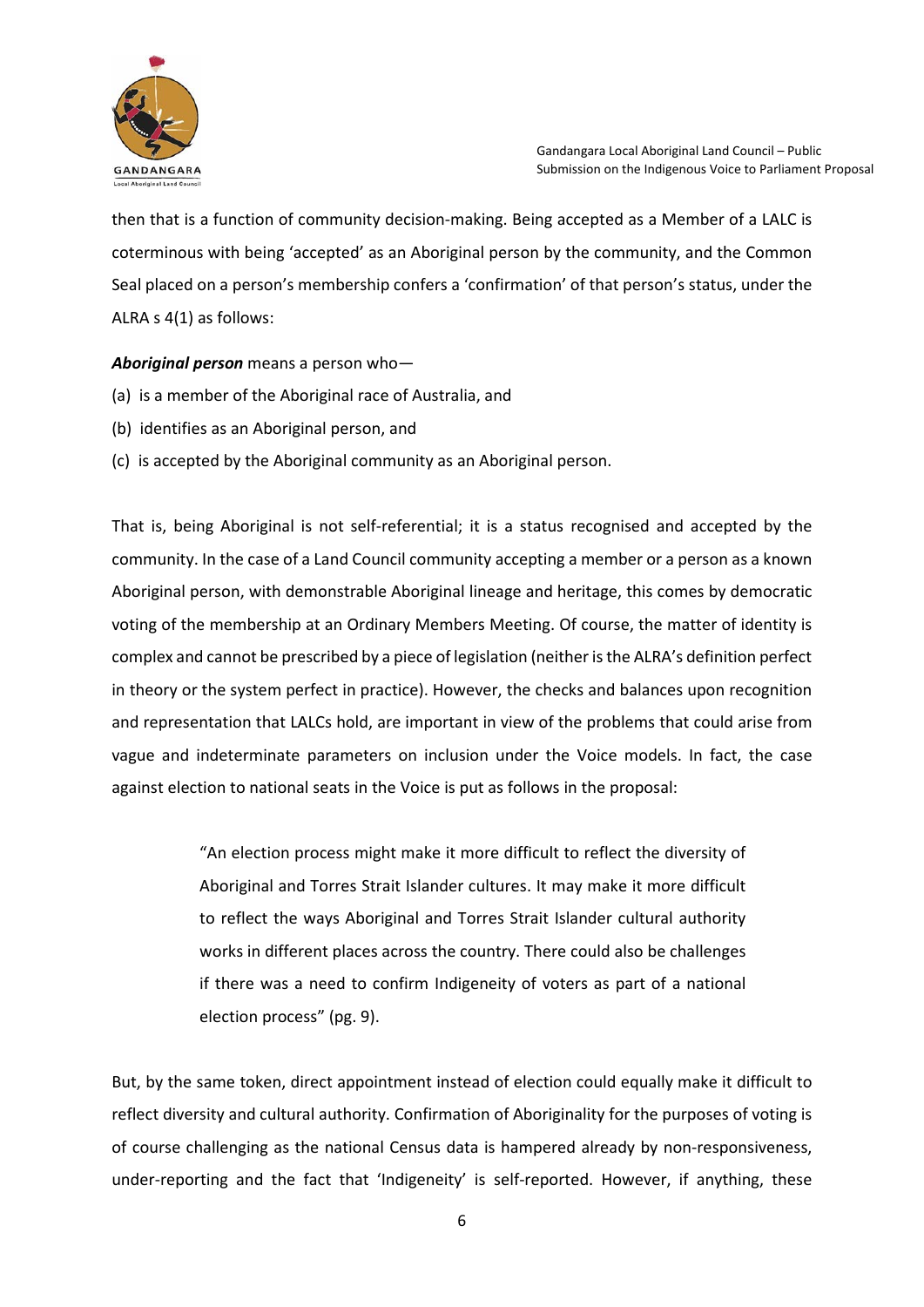

statements highlight the risks in building local, regional and/or national Voices in parallel with – or totally apart from – the existing cultural and statutory authority of LALCs, many of which have decades-long practices in confirming the Aboriginality of their Members under the terms of the ALRA. For this reason, the potential diminution of the LALC function is at risk through the proposals as they have thus far been presented.

#### *Consultation and Accountability*

We assert the importance of clear accountabilities on the Regional and Local Voice to consult with, engage and fully represent the views of Aboriginal and Torres Strait Islander communities, with documentary evidence supporting the obligations, methods and means of consulting with communities and reporting back the advice to government. Structurally, the linkages of the Regional and Local Voices to the National voice, and vice-versa, should be consistently clear and present at every step. Regional and Local Voices should have a transparent mandate that defuses any confusion within communities over who they are speaking with, where their 'voices' will go, who will act on those voices and how, as well as reasons as to why – if it be the case – the communities' voices are not acted upon.

Regional and local structures must be led and governed by Aboriginal and Torres Strait Islander peoples. Importantly, we suggest they be committed to the existing Aboriginal representative bodies such as LALCs and other Aboriginal Community Controlled Organisations to support and expand upon their roles and functions rather than overriding them. This commitment should be stated in a Deed of Agreement rather than in general terms that diminish accountability. The cooperation between the Regional and Local Voice and LALCs, for example, must respect the legislative basis of LALCs operations and their histories in the regions (the same can be said in a different way for Traditional Owners as Native Title holders in NSW). As NSWALC assert in their submission to the Interim Report:

**It is dangerous to suggest that the community-controlled peaks can have an advisory function to the Voice(s) – this will result in a significant weakening of the community-controlled sectors … It would be disastrous for Aboriginal and Torres Strait Islander interests if the community-controlled sector was weakened by the government's Voice proposals both in its capacity to represent the**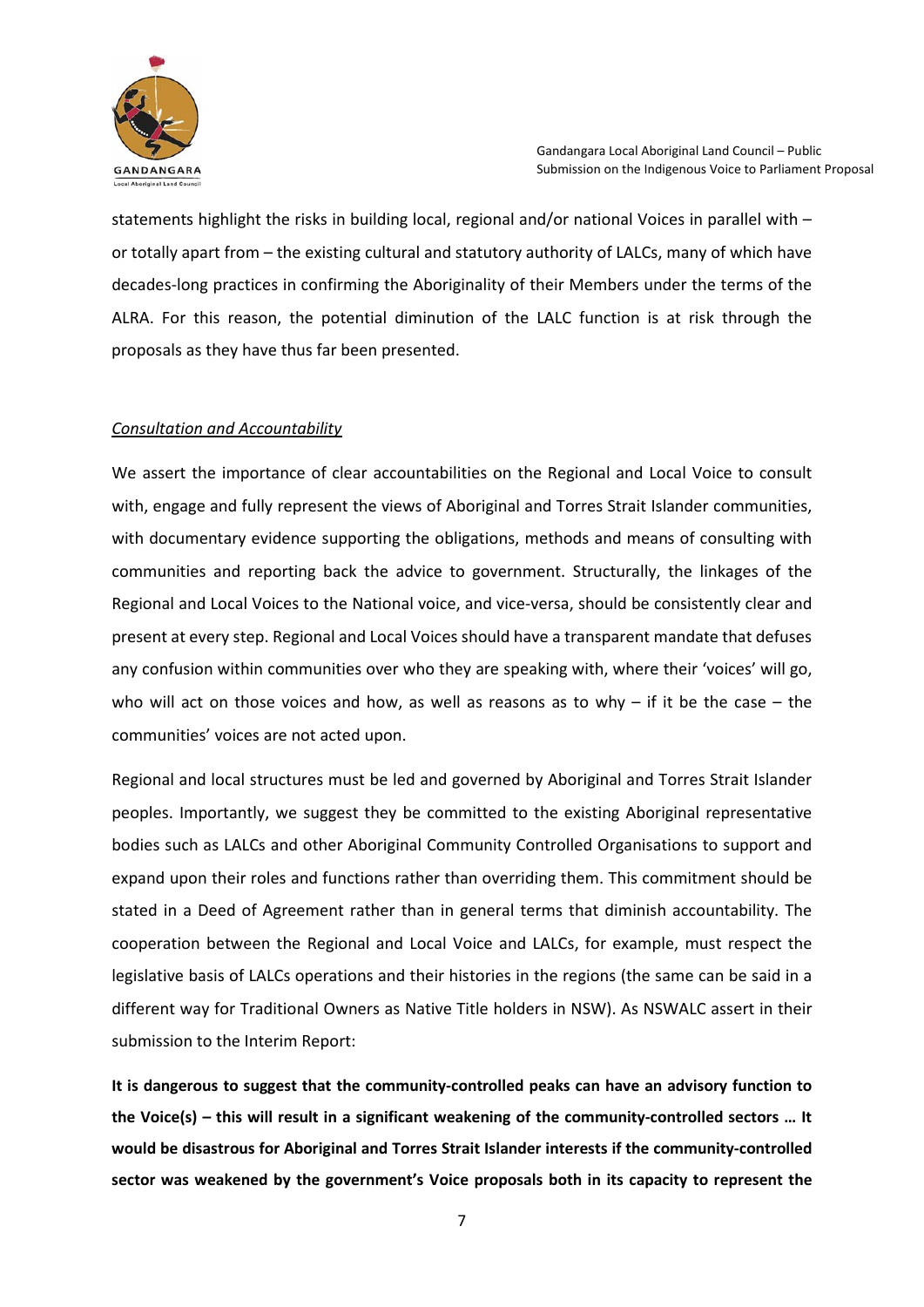

# **interests of its members directly with governments and provide services and supports that had been directly negotiated with governments** (pg. 11).

This statement describes the real risk of duplication of functions, and the consequent attenuation of LALC's functions as statutory, representative, and community-controlled organisations. LALCs ought not to 'report' to or advise the Regional/Local Voice on matters affecting their regions as a substitute for going directly to local government, state government or federal government directly. The danger of the Voice becoming one legitimate funnel for all advisory functions with Aboriginal communities – one that is neither embedded constitutionally nor provided for legislatively – can seriously undermine the values and virtues of Aboriginal Land Rights. Existing organisations should form the Local and Regional Voices. They are well established, in some cases for decades, and are already engaged with their local Aboriginal communities.

The discrete differences between Aboriginal people, communities and organisations can be illustrated by the stalling of Aboriginal and Torres Strait Islander cultural heritage reform. The draft Reform Bill has been sitting idle for years, until the Jukkan Gorge disaster awakened a renewed and collective interest in consulting with Aboriginal people to ensure that changes in legislation and policy were swiftly enacted to protect our cultural heritage. Even so, the different interests, rights and obligations of recognised Traditional Owners, Aboriginal Land Council members, and other non-affiliated Aboriginal persons with respect to culture and heritage reform has been evident from the start. How would the Regional and Local (not to say the National) 'Voice' account for and address this important polyphony, without having one voice speak for, or louder than, the rest?

Ruth Sheridan Manager, Policy, Research & Communications Gandangara Local Aboriginal Land Council Melissa Williams Chief Executive Officer Gandangara Local Aboriginal Land Council

Anthony Scholes Chairperson Gandangara Local Aboriginal Land Council